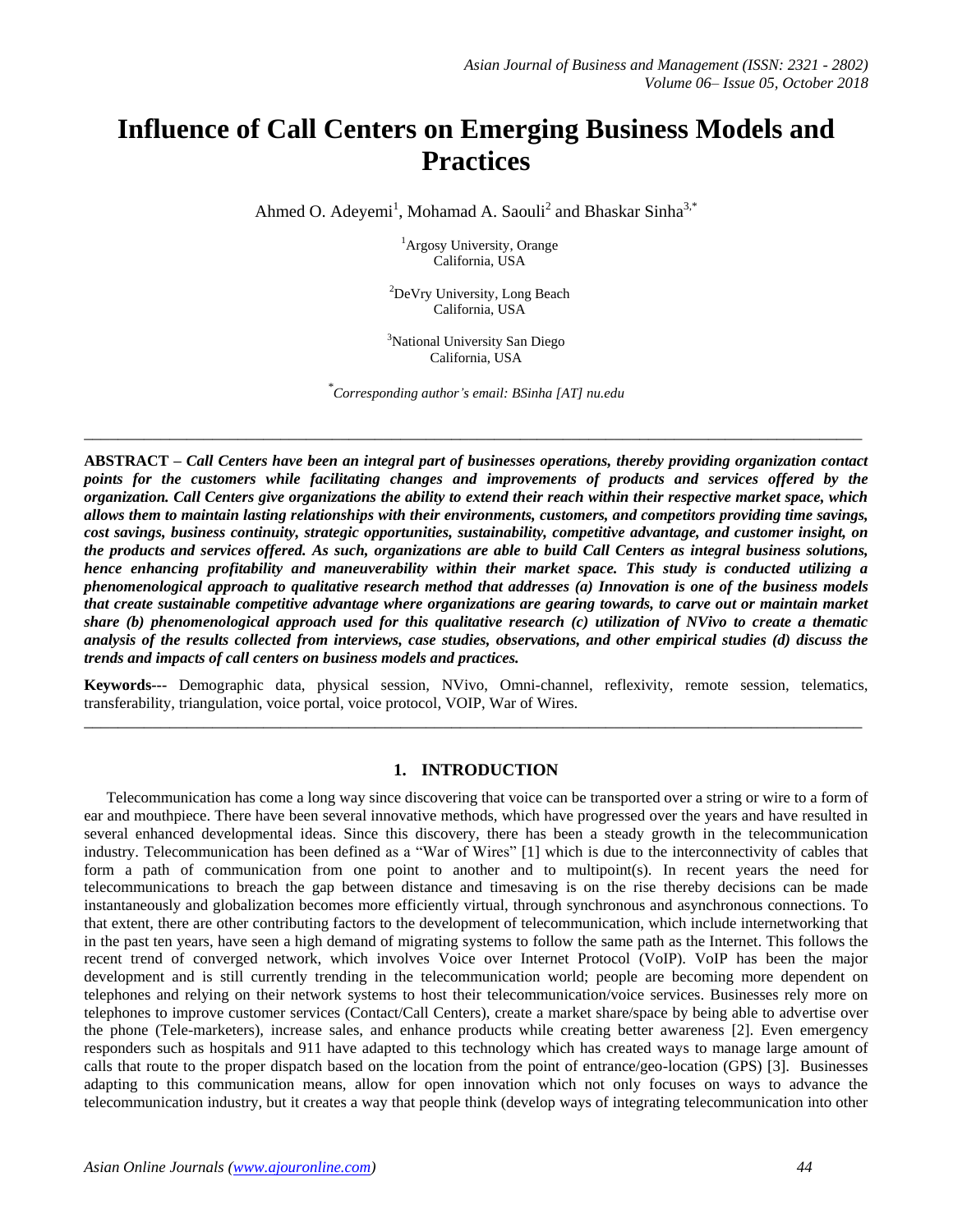systems) and allows room for innovation which in today's world, plays a significant role in the growth and transformation of how open innovation leads to defining business processes and procedures, profitability, revenue stream, and sustainability and technological development [4]. The statement about war of wires [1] is appropriate because it involves the interconnectivity between various cables to allow the full communication path from point to point. This led to the improvement in intranet and Internet technology which resulted in further advancement in several areas such as the technological emergence and embedded systems in the telecommunication industry. Over the past decade, the impact of telecommunication has steadily increased, starting from the way the military integrates and revolves its missions around telecommunication, and businesses are utilizing it as a method to generate income and creating expertise that has become essential for their operations. Telecommunication has come a long way from the days of using circuit switching (copper wire to route calls) to being in a converged network/packet switching (routing voice, data, and video over a fiber optic path). Though they are still some instances of circuit switching being utilized, the vast majorities of organizations (Automotive industry, industrial businesses, etc.) are moving towards reducing cost and optimizing the voice infrastructure. This new model is the key advantage of packet switching over circuit switching. Packet switching provides the opportunity to route and manipulate voice and data traffic; thereby traffic gets encapsulated at the sending end and de-encapsulated on the receiving end.

Businesses traditionally viewed telecommunication as a cost center due to the fact that it was not a revenue producing unit. But as time progressed, organizations and business leaders noticed the effectiveness of how telecommunication could improve their relationship with their customers, which lead to the development of the Contact/Call Center [5]. Contact/Call Center became a way that businesses generate profit by managing the other segments of Information Technology departments. Call center is the front door to a businesses and is the place where most crucial customer interactions take place [3]. Due to the high availability and value call center provides, it is noted as an integral part of how businesses operate creating a means for innovation, collaboration, outsourcing, sustainability and enterprise transformation, which are all part of major trends of today's business industry.

Call Centers came in existence with the thought of reducing face-to-face communication and to reduce cost of travelling for people. As a result of this, calls to a phone line became loaded in terms that heavy volumes of calls were coming in for the secretary and assistants, which resulted in, dropped and missed calls. However, with the advancement in telecommunication and computer technology, the Call Centers were developed to improve customer service procedures. Call Centers are changing the way companies communicate with customers and are a strategic asset in delivering exceptional service quality [6]. This technology offers businesses flexibility, ease of use, and functionality that brings together various forms of business models. Some of the Call Center technologies that businesses use, are deployment of computer controlled network, integration/merge of voice, data, video and image traffic, availability of high-capacity telecommunication links, development of call flow strategy, etc. Once businesses realized these technological applications enhance their business procedures, they started to apply them into all their models and many started outsourcing to other countries to maintain their technical solutions to their customers at a cheaper cost of labor.

#### **2. RESEARCH DESCRIPTION**

Innovation is an important element of business models to create sustainable competitive advantage that all organizations are gearing towards, to carve out or maintain market share [7]. As a result, businesses look to enhance their productivity and efficiency by increasing customer services and creativity: which overall attracts new customers while retaining the old ones [8]. Telecommunication has been an integral part of this process. Organizations are able to adapt several telecommunication applications such as the Call Center and virtualization which not only helps cut cost, but they also help generate additional revenues while creating direct relationships between the business operations: Customer Service Representative (CSR), development, production, and quality assurance. This multi-facet relationship allows the organization to create a structure and practice that intersects all areas of business. Integrating these areas have resulted in high level of innovation, which the telecommunication industry have adapted as an open innovation model. This model has significantly allowed people to tie in systems, thereby a single solution can be deployed to retrieve customer information, rather than branching out to other systems which then creates dependability [9]. Businesses are able to develop better processes that become more efficient and create ideas that integrate telecommunication in other areas of business. An example is in the automotive industry. Hyundai developed a system known as BlueLink, which is provided to the customer as a safety and security feature that allows the customers to connect to Call Centers. This feature is activated via a simple push of a button or automatically in case of an accident. By Hyundai adapting this technology, it not only assists the customers having a sense of safety but it also creates a new channel of revenue generation, while focusing more on sustainable competitive advantage. This creates a standard within the automotive and telecommunication industry, customer's satisfaction and safety, and an open innovation model.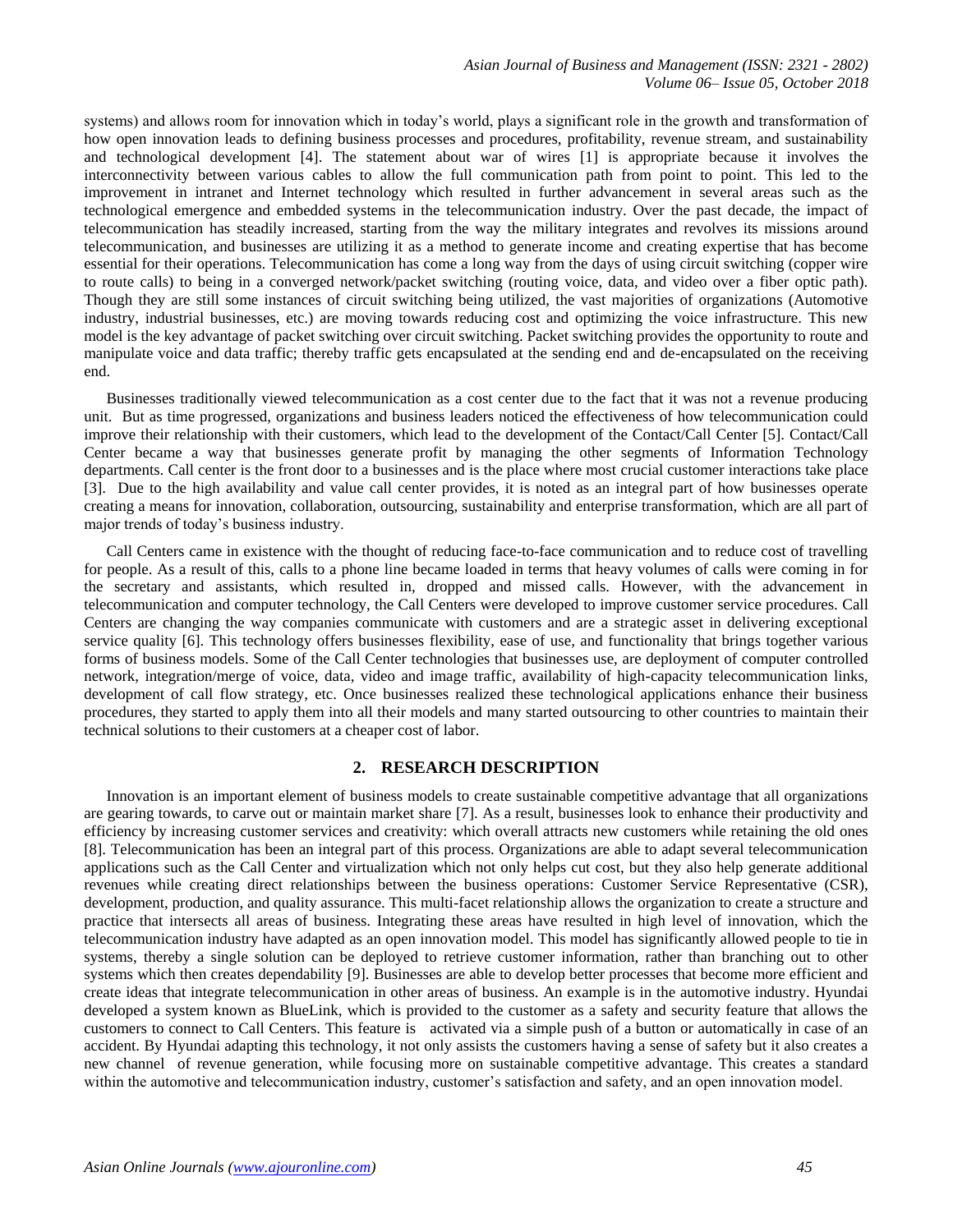Trends in the past have been leading to industries being able to communicate using several methods of telecommunication systems but most importantly, being able to respond to their customers' needs at any given time of the day. With the utilization of Call Centers, businesses have been able to build this environment were instead of customers speaking to an automated machine, they are able to connect to real people who can lead to the resolution of their complaints, which overall satisfies the customer's needs rather than speaking to a machine that cannot connect with the customer. This topic aims to uncover the impact of how these systems help retain the customer satisfaction, attract new ones, aide businesses in defining its practices and build a business model that aims at gaining competitive advantage [10]. This research design comprises of the business operations, call center, agents and supervisors, developers, and business leaders. By this, this effort brings together how these components fit together and provide an insight into how the trends in telecommunication affect business models, operations, and enhance business processes. This study provides an insight into how businesses make decisions revolving around technology, more specifically in the telecommunication industry. Businesses have been able to adapt some of the applications of telecommunication, such as the call center, which brings the customers closer to the product and helps organizations address the critique on their product.

This study is significant because with technology enhancements, organizations are able to make smart decisions which allows them to save money and cut associated costs, while expanding the customer base. This is accomplished by being able to reach their customers that have an existing product and provide support to the product by having a Omni-channel mechanism (method that provides an all in one platform for agents to execute their task) which in today's telecommunication field chat, call centers, web pages and surveys are integrated to provide a complete solution and customer support. By doing this, businesses are able to identify problems within their products, improve product features, help dissatisfied customers, and attract new customers. This paper focuses on the impact of telecommunication on business. In order for businesses to succeed, they need to adapt to new technologies and applications that will enhance the business models and practices. Telecommunication applications are one of the recent trends introduced in business. The two areas analyzed and presented in this paper are: (1) What are the impacts of telecommunication application used in Call Center Omni-channel environment on business models and practices? and (2) How does the impact of call centers help organizations make business decisions? All Call Centers in this study are in the United States with company headquarters also in the United States.

### **3. RESEARCH METHODOLOGY**

Choosing the research methodology is important as it helps understand how the data is collected and the underpinning of the collected data. It is important to select the appropriate research methodology because it helps create an understanding of the purpose of the research bringing to light the topic of choice. The methodology selected for this topic is qualitative methodology. This creates a conceptual understanding and description of the impact of telecommunication on business models and practices. By using this methodology, observations are related to trends, customer's impact, and product enhancements that comes about as a result of how business adjusts to the impacts.

The methodology used for this research is qualitative analysis. Within qualitative analysis, the researchers used phenomenology theory. A phenomenological study is one that focuses on descriptions of what people experience and how it is that they experience what they experience [11]. By employing the concept of phenomenology, the researchers employed a general perspective that would capture the experiences and observation of people within the study. More specifically, phenomenology is used to explore an aspect of businesses which organization in the bigger scheme of operations overlook the impact of call centers on business operations. The researchers chose this methodology due to the nature of qualitative research, which includes sociological and anthropological approaches that often provide data from natural settings [12]. By this, the researchers utilized case studies, observation, and interviews to collect data. Interviews contained 10-15 questions, each covering an open-ended research question and follow-up questions. The selected methodology is appropriate for this research because every customer environment is unique and with technology acting as a change agent, some organizations advance with the technology to enhance their operations and provide flexibility for their business. Qualitative analysis exposes some of the call center trends.

The population of this study included participants comprising of Call Center agents and supervisors, developers from engineering departments, quality team, and business managers. The participants were selected randomly to avoid biased conclusions. The randomness included the shift, skill groups within the Call Center, and the different tiers of support provided. Selecting these groups provided variability in the information being retrieved to reflect how the trends are applied and the communication between the teams involved along with providing visibilities on how the business decision makers get their information to make sound judgments based on what is relayed to them. The selected population was informed of the research details and consent to participate in the study was obtained.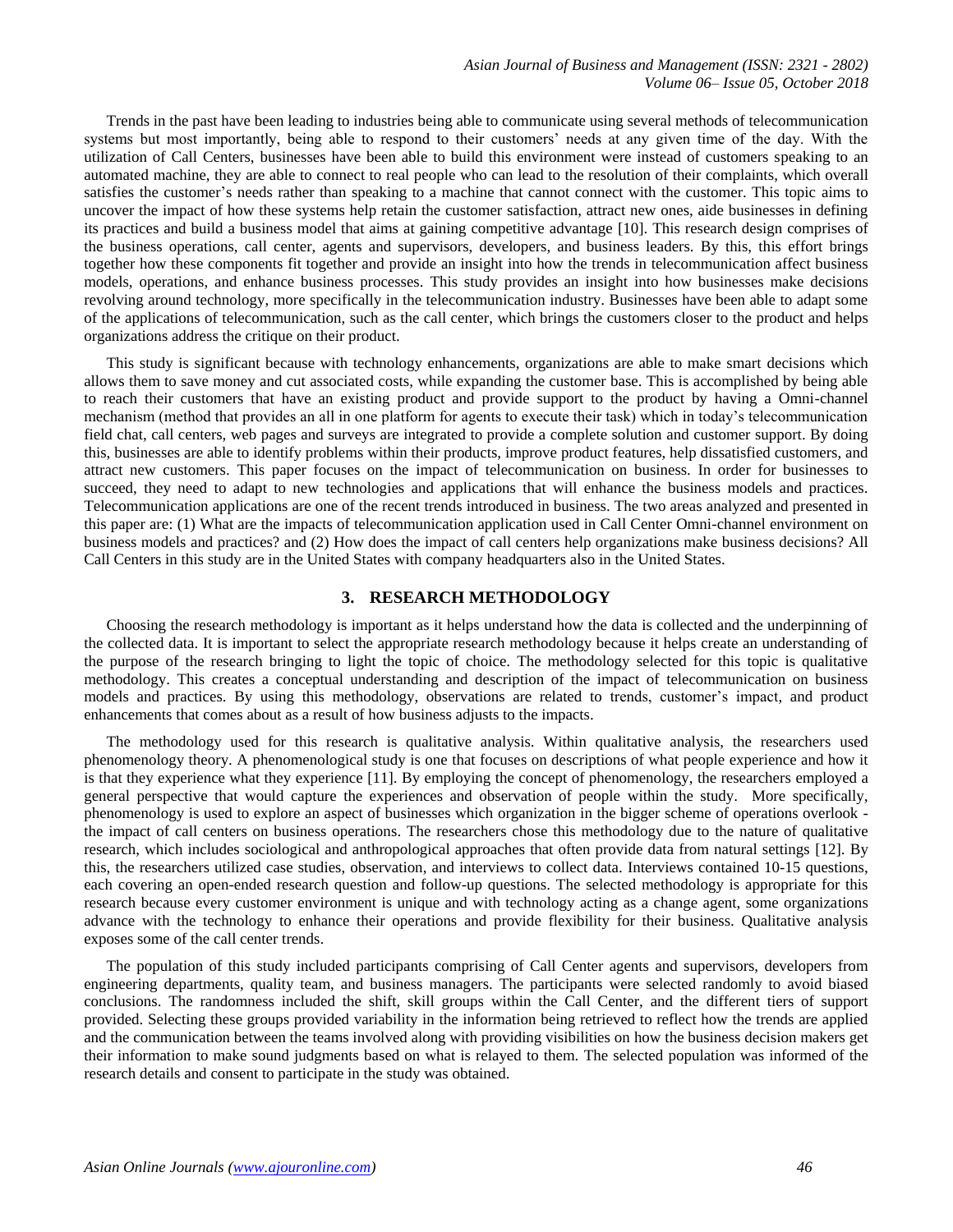## **4. RESULTS AND FINDINGS**

Results for this research were obtained using qualitative methodology to explore the impact of telecommunication on business models and practices. This section presents the analysis of results in form of demographic information and the results of interviews conducted with participants including agents, supervisors and managers. The data is analyzed using open, axial and selective coding. Major themes are identified and their interrelationships are examined in light of existing literature. Participants were distributed with respect to demographics, age, gender, income level, and locations. This distribution is shown in Table 1.

| PARTICIPANT DATA    |                     |                          |         |
|---------------------|---------------------|--------------------------|---------|
| <b>DEMOGRAPHICS</b> | <b>TOTAL</b>        | 40                       | 100.0%  |
|                     | <b>Health Care</b>  | 3                        | 7.5%    |
|                     | Insurance           | $\overline{\mathcal{L}}$ | 10.0%   |
|                     | Service/IT          | 3                        | 7.5%    |
|                     | Clothing/Shoes      | 9                        | 22.5%   |
|                     | Automobile          | 7                        | 17.5%   |
|                     | Other               | 14                       | 35.0%   |
| AGE                 | <b>TOTAL</b>        | 40                       | 100.0%  |
|                     | $<18$               | 0                        | $0.0\%$ |
|                     | 18-29               | 7                        | 17.5%   |
|                     | 30-44               | 14                       | 35.0%   |
|                     | 45-59               | 16                       | 40.0%   |
|                     | $>= 60$             | 3                        | 7.5%    |
| <b>GENDER</b>       | <b>TOTAL</b>        | 40                       | 100.0%  |
|                     | Male                | 17                       | 42.5%   |
|                     | Female              | 23                       | 57.5%   |
| <b>INCOME</b>       | <b>TOTAL</b>        | 40                       | 100.0%  |
|                     | \$0-\$9,999         | $\Omega$                 | 0.0%    |
|                     | \$10,000-\$24,999   | 4                        | 10.0%   |
|                     | \$25,000-\$49,999   | 5                        | 12.5%   |
|                     | \$50,000-\$74,999   | 6                        | 15.0%   |
|                     | \$75,000-\$99,999   | 2                        | 5.0%    |
|                     | \$100,000-\$124,999 | $\overline{\mathcal{L}}$ | 10.0%   |
|                     | \$125,000-\$149,999 | 5                        | 12.5%   |
|                     | \$150,000-\$174,999 | $\overline{7}$           | 17.5%   |
|                     | \$175,000-\$199,999 | $\overline{3}$           | 7.5%    |
|                     | $>=$ \$200,000      | $\overline{2}$           | 5.0%    |
|                     | No Response         | $\overline{2}$           | 5.0%    |
| <b>LOCATION</b>     | <b>TOTAL</b>        | 40                       | 100.0%  |
|                     | New England         | 14                       | 35.0%   |
|                     | Mid-Atlantic        | 6                        | 15.0%   |
|                     | East North Central  | 3                        | 7.5%    |
|                     | West North Central  | 3                        | 7.5%    |
|                     | South Atlantic      | 0                        | 0.0%    |
|                     | East South Central  | $\theta$                 | $0.0\%$ |
|                     | West South Central  | 6                        | 15.0%   |
|                     | Mountain            | 8                        | 20.0%   |
|                     | Pacific             | $\overline{0}$           | 0.0%    |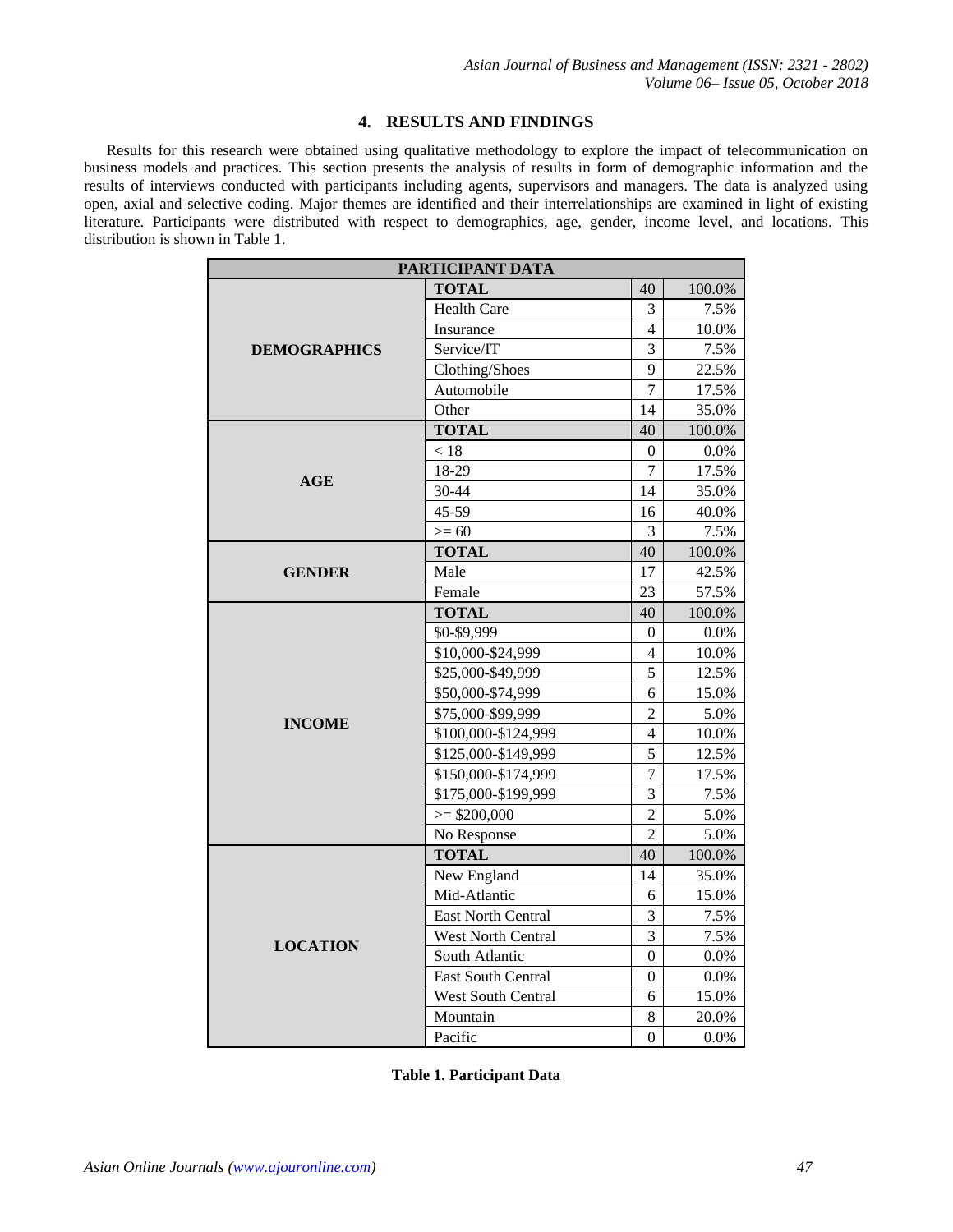Open coding was performed and general codes were assigned to the transcripts. Axial coding was done by linking the open codes and establishing their associations. After that themes were separated by means of selective coding to draw conclusions for this research.

Conclusions from the responses of the participants are that the Omni-Channel environments are creating significant changes in ways businesses are carried out. Businesses are increasingly incorporating modern technologies in delivering products and services, and with enhancing interactions with consumers. The participants reported that they are working in more technologically advanced business settings facilitating ease of response to consumer inquiries and help resolve their complaints in an effective manner. Businesses are relying on new ways to manage consumer issues such as using Standard Operating Procedures (SOP) and Omni-channels that enable the call center agents to manage more consumers in a timely manner. Furthermore, it reduces the burden on agents and allows them to offer more empathetic services and take ownership of issues till they are resolved. This ensures a complete and satisfactory conflict resolution. The work load is reduced and staff can manage their work by following flexible timings, they have computerized record of consumer information along with the organizational standard guidelines to deal with issues, and this enables the call center agents to respond to consumers in an effective and accurate manner. In addition to this businesses are becoming more consumer-centric due to the adoption of Omni-Channel environments in telecommunication. These systems enable the businesses to have a detailed understanding of issues faced by consumers and getting their inputs and suggestions. Building on the data received by consumers, the businesses are better equipped to amend the products and services in accordance with needs and demands of consumers. This allows business to have more satisfied consumers by fulfilling their needs in the manner they want and become a consumer focused business. All this have become possible due to the adoption of latest call center technologies.

Call centers are acting as a mechanisms that link the consumer feedbacks to top management, which is incorporated in the process of making decisions. Businesses are increasingly using feedbacks from consumers received from call centers in order to make their products and services better according to the needs of consumers. Businesses are more aware regarding the changing consumer behaviors and their needs and demands by getting their first-hand input that are provided as suggestions and feedback at call centers. These inputs and feedbacks are incorporated in the process of product and service improvements. This has led to better communication between business leadership and call center staff, as the input and feedback of consumers are transferred to upper management by means of Customer Service Software, reports, meetings, and representations of results in graphical formats. Collaboration between agents, supervisors, and leadership are significantly improved in all types of businesses. Issues are identified in a timely manner and reported to top management efficiently. Items of high importance are communicated effectively to supervisors that are specifically concerned with that particular issue. Moreover, the regular reporting is done to executive leadership in this regard; the trend reports are created based on consumer feedback and inputs. They are presented to senior management on regular bases. Responses from participants of this research clearly shows that top management is paying more attention to call centers incorporating modern technologies as they have realized the advantages it offers in enhancing consumers satisfaction and business success. Responses from participants clearly shows that business leaders are increasingly giving more importance to call centers as an effective tool for better consumer interaction, feedback, conflict resolution, and inputs that allows business to act in accordance to changing consumer demands and make the products and services in accordance to their needs, thus resulting in more satisfied consumers. These are key components of a business success.

Trend is shifting towards the integration of innovative voice protocols that are aided by video technologies. Business organizations are considering this trend to adopt this latest advancement in call center settings. This will allow the business to have better technological edge and improve customer experience. The participants reported that businesses manage their workforce and technologies that are used in delivering call center services according to the latest trends. The environment of call center is changed by making it more flexible, allowing the staff to work from home, and manage the office space effectively as they adopt the advanced Interactive Voice Response (IVR) options to manage the work load. These innovative voice protocols are leading to a flexible work environment and an ability to better resolve the consumer issues in context of changing work environments. It was identified by the research respondents that call centers employing innovative technologies are able to incorporate the input from consumers as well as the reports generated by call center staff regarding the number of complaints that are received, how the issues were resolved, and the surveys that are conducted for the purpose of getting consumer view-points regarding provision of products and services. In addition, decisions for taking effective actions for better consumer services are more efficient. Business progress is measured in terms of the number of calls that are received regarding a particular issue and how effectively and efficiently that issue gets resolved. Use of modern voice protocols was found to render various advantages to business organizations. It was identified by the participants that use of modern technology is one of the elements that cause the agents in call centers to manage their work in efficient way as large volumes of calls can be managed in less time. The agents have more time to handle the most critical issues rather than spending time on routine ones, thus solving customer issues in more effective and timely manner.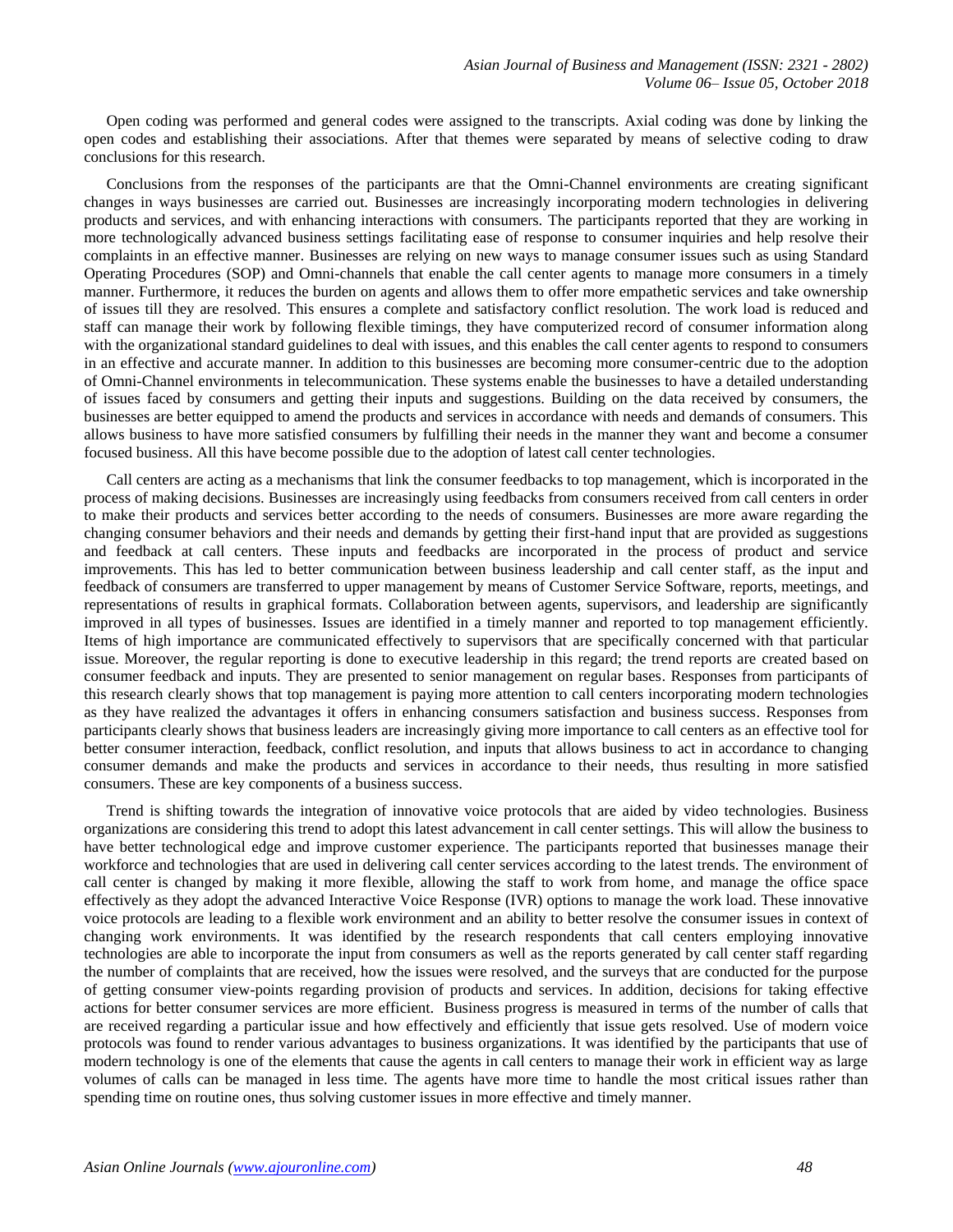Several other advantages were identified from the responses that are caused by innovative voice protocols and Omni-Channels in terms of better use of information and dealing with consumer complaints in a timely manner. Using Omni-Channel enables better management and handling of historical reports thus making the interaction with consumers better. Trend identifications also becomes better while the job of call center agents are simplified. This makes the delivery of services more accurate and error free and improves the overall speed of dealing with consumers and resolving their issues. An important advantage of adopting Omni-Channel and innovations in voice protocol is a significant improvement in making business more profitable. Using these technologies reduces the costs of operations, thus having a positive impact on the business bottom line. Such advantages that enhanced effectiveness and efficiencies of operations translate into better issue resolution and better customer services and satisfaction. When consumers are satisfied with the organizational services and products they continue their business relations, and this invariably results in increased profits. The seamless operations resulting from better technological advancements are one of the main sources of consumer satisfaction. When customers are satisfied, not only do they continue their business relationship with the organization, but they can also become the ambassadors of the organization on social media and other means of helping the brand Upper management places high priority on call centers by putting the latest technologies in place for seamless operations.

## **5. CONCLUSIONS**

The aim of this study was to examine the manner in which modern business organizations are using technological advances in order to improve product and service delivery. This research specifically examined the advancement and technological development in call center settings in the telecommunication sector. Use of modern voice protocols and Omni-Channel has brought changes in the manner consumers are dealt with. Adopting modern telecommunication techniques have allowed businesses to create better and closer association with customers [13]. Getting consumer feedback is fast and timely and keeps the business informed about the consumer complaints, feedback, and demand, allowing management to make decisions accordingly. This has allowed the business organizations to amend and improve their products and services to meet the changing consumer demands. Most businesses around the world are adopting multiple digital channels to have contact with consumers [14]. By becoming more consumer-centric, the business can attain competitive edge building on the modern telecommunication technology. This has significant impact on the business models, as more flexible, innovative, and consumer focused business models are developed based on innovative telecommunication voice protocols. Enhanced competition and availability of numerous communication channels have enhanced the importance of investigating this relationship. Consumers might initiate the purchase procedures from a digital or physical channel, but still they have an array of choices to proceed further till the completion of purchase process [15].

In the past decade, businesses have seen various developments in telecommunication technologies that have allowed the call centers to maintain close personal relationship with consumers rather than mere machine interactions. This has led to better customer attraction, retention and satisfaction, and allowed organizations to develop business models aimed at attaining competitive advantage [10]. Given the importance of modern telecommunication techniques this research examined the extent to which use of innovative telecommunication technologies is having impact on business operations, its work processes, and ultimately, on the success of business models that enables the organization to attain competitive edge. The use of "innovations of voice protocols" is attaining importance as one of the most important medium of dealing with consumers and managing effective communication with them [16]. In addition to this the use of multiple channels to connect with consumers is also a rising trend that has enhanced the importance of investigating Omni-Channel environments in call center settings [17]. All these elements triggered the present investigation to examine the link of modern telecommunication advances on business. The investigation in this research is focused on the application of telecommunication advancements such as Contact/Call Center, Interactive Voice Recognition, and Customer Voice Portal, and their influence on business. Furthermore, this investigation highlights the advantages of how using such technologies in that capacity is helping organizations make business decisions and enhance their product.

An interpretivism paradigm of research was adopted along with use of inductive approach [18]. Interviews were carried out with call center agents, supervisors, and business leaders in order to investigate the research issues. The interviews were recorded, transcribed, and open coding was done followed by axial and selective coding. This resulted in the emergence of main themes inkling the impact of telecommunication application used in Call Center Omni-channel environments on business model and practices, the role of agents, supervisors and executive leadership in understanding how the business changes its method of approach in order to enhance its products and provide a better customer experience. Another important theme included impact of innovations of voice protocols/managers impact effectiveness of call center applications in the telephone industry. This theme included discussion of impact of telecommunication innovation of business defects, increased profits, identification of trends, and using this data to make business decisions.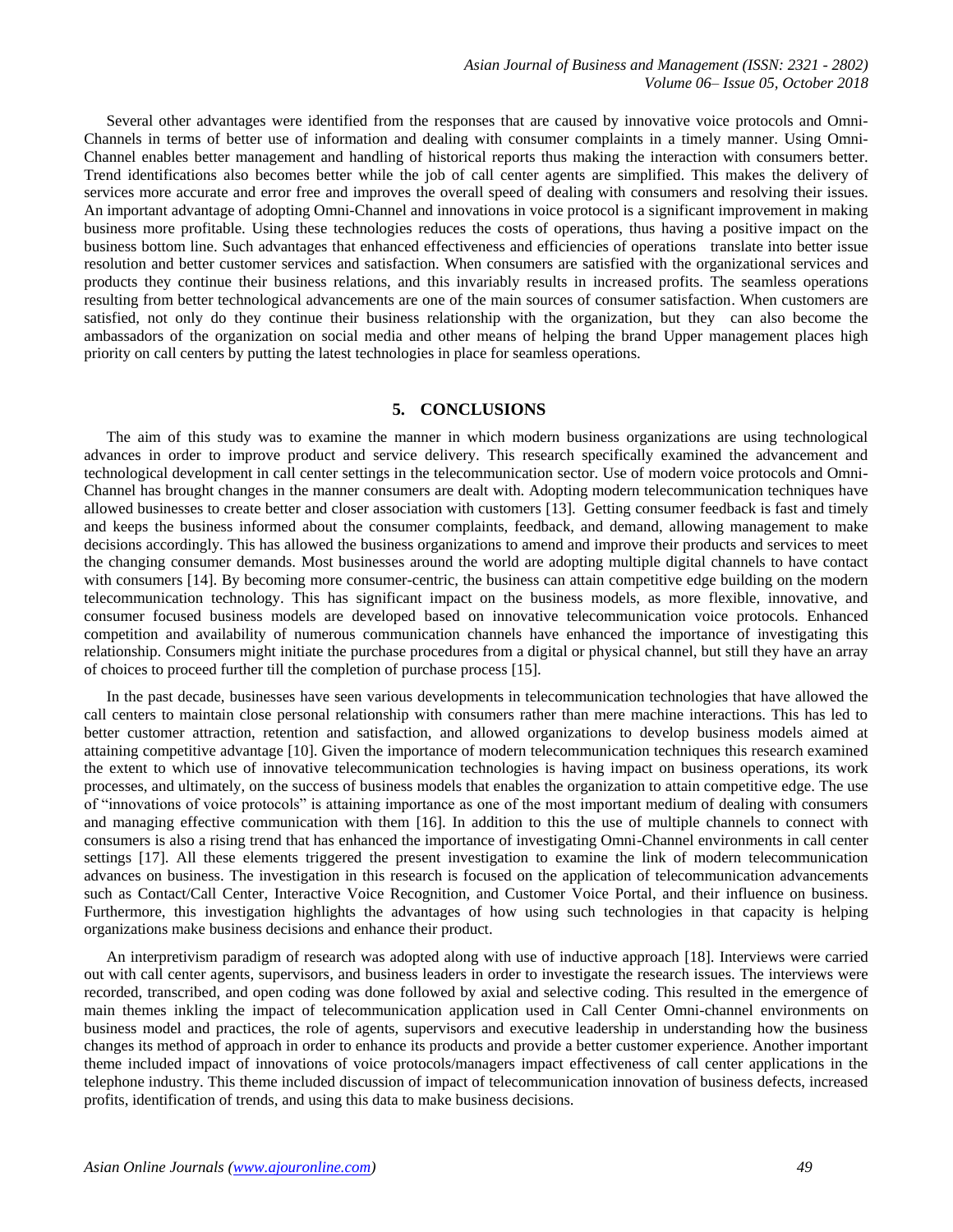*Asian Journal of Business and Management (ISSN: 2321 - 2802) Volume 06– Issue 05, October 2018*

The first theme dealt with the impact of telecommunication applications used in Call Center Omni-channel environments on business models and practices. It was revealed by the viewpoints of participants that Omni-Channel environment is creating a lot changes in ways business is carried out. Businesses is incorporating modern technologies in delivering products and services, and enhancing interactions with consumers. The participants reported that now they are working in more technologically advanced business settings in which it is easy to respond to consumer inquiries and resolve their complaints in an effective manner. This is consistent with the existing literature that states the shifting of business trends toward "Omni-Channel" services that comprise of delivering business services in a seamless manner that enables consumer to have "integrated shopping experience". Organizations are relying on call centers and telecommunication technologies in order to deliver efficient and seamless services to attain competitive advantage and remain ahead of their rival firms [19]. It was found that Omni-channels have allowed business organizations to employ SOP and multiple channels. Due to this the efficiency and effectiveness have increased significantly, as the call center agents have less burden and they can give more time to deal with consumers support. This allows them to be empathic and resolve the complaints complete in less time period. Omni-Channels allow efficient and in-time service delivery and consumer contact that allows business to attain competitive advantage [14]. In addition to this, Omni-Channel environments allow businesses to have enhanced consumer focus. It facilitates incorporation of consumer advice and concerns and enables businesses to develop deep insight into the consumer behaviors. This allows better product and service development according to consumer needs and offer personalized services to keep the consumers satisfied. This is consistent with the arguments that Omni-Channels are one of the major sources for businesses to attain competitive advantage in the marketplace [20].

The second theme that came to surface by the views of respondents was the use of Omni-Channel environment and modern voice protocols in decision making – decisions that result in enhanced profits and satisfied consumers. It is found that better decision-making and satisfied consumers are prerequisite for business success and profit [21]. Same results were found in the similar research studies that narrated the use of modern technology, close consumer interactions, and incorporation of business trends in decision making. The use of voice management strategies by using internet protocols has significant impacts on the ay businesses are managed and operated. This consistent with Dean's findings in his article titled: The impact of customer orientation of call center Employees on customers' Affective Commitment and Loyalty [22] that adoption of modern telecommunication technology allows the business operations to be more effective. He asserted that this is due to better and closer interactions with consumers relying on innovative technologies used for voice transmission. When these technological advancements are used in call centers the employees become more productive by performing various tasks simultaneously in less time. This causes less work burden and better accuracy by reduction in duplication of efforts, less chances of human errors, and allows employees to manage their work in a flexible manner. It was reported by majority of participants that incorporation of consumer feedback allows them to have better information regarding the changing consumer attitudes and the points of consumer dissatisfaction. Based on this data businesses devise policies to make the products and design services in a way that is according to the needs and demands of consumers as customer satisfaction is prime element of business success and profitability [23]. When a business has the ability to meet consumer needs, reduce product defects, resolve consumer complaints, and offer them efficient services, the result is increased loyalty and satisfaction [24], which ultimately leads to better profits [25].

These results are also supported by the findings of Timm [26], who asserted that a lot of changes have occurred in services sector, specifically telecommunications that have made consumer interaction more important. This situation has also increased the competitive pressure on organizations to keep their technologies up to date. The trend of linking information technology and telecommunication is on the rise. The overall cost of production is reduced by implementation of modern technology and voice protocols that also enables businesses to have reduced cost of operation and have a positive impact on their bottom lines. Participants reported that the use of modern telecommunication is enabling their organizations to have efficient and effective operations, reduced products defects, better complaint resolution, and satisfied consumers. It was also reported that there is an increased trend in profitability since the business have adopted innovative voice protocols and Omni-Channel environment. Previous research studies have also examined the positive link in adoption of modern technology in telecommunication with enhanced business profits [27-28]. All respondents reported that implementation of Omni-Channel and innovation in voice protocols is leading the business organizations to have better interaction with consumers, resolve their issues in effective and timely manner, incorporating firsthand information for trend analysis and making decisions to improve quality of products and services. This allows the call center staff to have less work load, easy way to deal with consumer issues in accurate manner, having low operational costs and delivery of products and services to be in accordance with consumer demands. This has shifted the business toward more flexible, efficient, and consumer focused business model that enhances its profitability.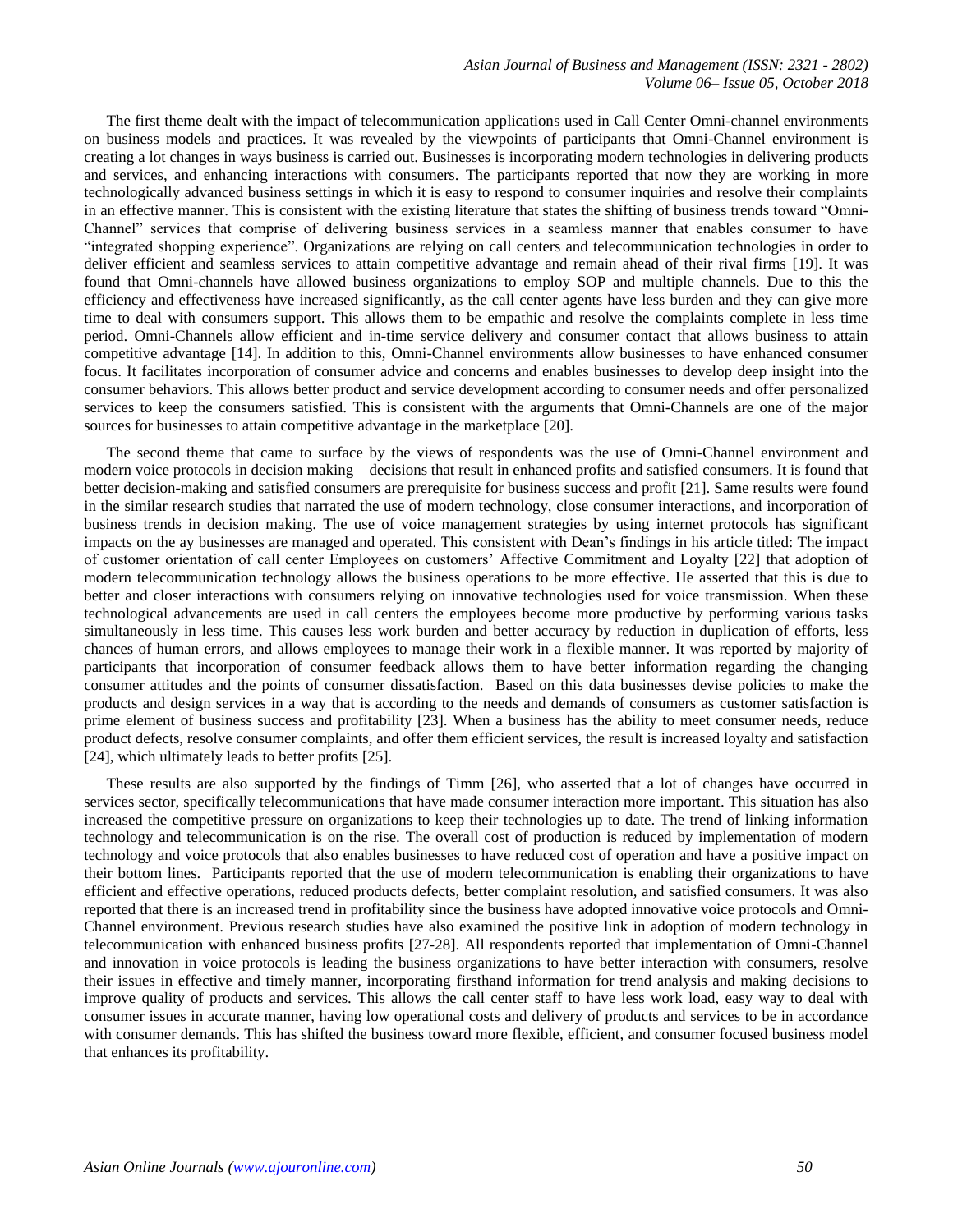### **6. FURTHER RESEARCH OPPORTUNITIES**

This study primarily explored Call Centers in the United States but within certain organizations. Organizations were selected due to their accessibility thereby only limited participants were available. As a result of these factors, further study could be conducted on a larger sample within and outside the United States to better understand the impact of call centers and how organization models the responses of their call centers to their business practices. In addition, as voice protocol expands and becomes more integrated and defined within organizations, it facilitates more standardization within the industry thereby call centers would be built in similar fashion and operate similarly within the standards established for particular industries.. This would provide additional insight as to how call center operations and business operations are integrated, thereby allowing the researcher to examine how call center operates as a business and its effectiveness in how it promotes customer retention, marketing, and profitability in a larger organization operations. The recommendation for further studies are: (a) How does business operations and call center operations align within an organization's overall concept of operation, (b) how can telecommunication protocol be standardized within organizations with the ever changing technology, (c) how does the integration of call centers in United States differ from other countries outside the United States, (d) what factors do businesses consider when adapting call centers as a strategy to maintain customer retention, customer corporate social responsibilities, marketing, customer connection, outreach, and integration of new technology such as big data, digitalization/digital transformation, and cloud computing, and (e) How does this analysis check with other organizations when the call centers are in-house versus when they are outsourced to third-party? Finally, one could extend the study conducted by Dzuba [29] to further explore call center management and how it relates to business organizations that utilize this method as a process within their practices.

## **7. BIBLIOGRAPHY**

- [1] Deur, J. (1999). Trends in Telecommunications. *Vital Speeches of the Day,* 65(*23*)*, 728*
- [2] O'Brien, J. and Kok, J. (2006). Business Intelligence and Telecommunication Industry: Can Business Intelligence Lead to Higher Profits? *South African Journal of Information Management,* 8 *(3)*.
- [3] Reynolds, P. (2010). Call Center Metrics: Best Practice in Performance Measurement and Management to Maximize Quitline Efficiency and Quality. North America Quitline Consortium (NAQC).
- [4] Birudavolu, S. and Nag, B. (2011). A Study of Open Innovation in Telecommunication Services: A Review of Literature and Trends, IIFT Working Paper Series, No. EC-11-09. Retrieved from [http://cc.iift.ac.in/research/Docs/WP/09.pdf.](http://cc.iift.ac.in/research/Docs/WP/09.pdf)
- [5] Searcy, T. (2007). Call Center Problems Go Global. *Direct Marketing News (DMS).* Retrieved http://www.dmnews.com/call-center-problems-go-global/article/95989/
- [6] Marr, B. and Neely, A. (2004). Managing and Measuring for Value: The Case of Call Centre Performance. Retrieved from https://dspace.lib.cranfield.ac.uk/bitstream/1826/1221/1/callcentreperformance.pdf
- [7] Porter M.E. (2002). Competitive and Antitrust. A Productivity-Based Approach. *Harvard School of Business.* Retrieved from http://www.hbs.edu/faculty/Publication%20Files/053002antitrust\_06eae678-b707-457c-b139- 18c38e45e786.pdf
- [8] Van Bennekom, F.C. (2002). Customer Surveying: A Guidebook for Service Managers. Customer Service Press.
- [9] Zhu, K., Kraemer, K.L., and Xu, S. (2006). The Process of Innovation Assimilation Firms in Different Countries: A Technology Diffusion Perspective on E-business. *Management of Science*, 52(*10*), 1557-1576
- [10] Powell, T.C., and Dent-Micallef, A. (1997). Information Technology as Competitive Advantage: The Role of Human, Business, and Technology Resources. *Strategic Management Journal,* 18*(5),* 375-405
- [11] Patton, M.Q. (1990). Qualitative Evaluation and Research Methods (2nd Ed.). Newbury Park, CA: SAGE.
- [12] Bugday, S. (2012). Grounded Theory Design in Qualitative Analysis. Retrieved from http://www.slideshare.net/SehribanBugday/grounded-theory-11487784
- [13] Salomo, S., Steinhoff, F. and Trommsdorff, V. (2003). Customer orientation in innovation projects and new product development success - the moderating effect of product innovativeness. *International Journal of Technology Management*, 26(5/6), p.442.
- [14] Blok, E. (2016). Telecommunications a sector in transformation. EY.com. Retrieved 21 July 2016, from http://www.ey.com/Publication/vwLUAssets/ey-global-telecommunications-study-navigating-the-road-to-2020/\$FILE/ey-global-telecommunications-study-navigating-the-road-to-2020.pdf
- [15] Wang, C., Huang, Y., Chen, C., and Lin, Y, (2006). The influence of customer relationship management process on management performance: The International Journal of Organizational Innovation
- [16] Golhar, S. (2016). Voice over Internet Protocol (VoIP) Based IP PBX System Design. *IJSR*, *5*(2), 1380-1385. http://dx.doi.org/10.21275/v5i2.14021604